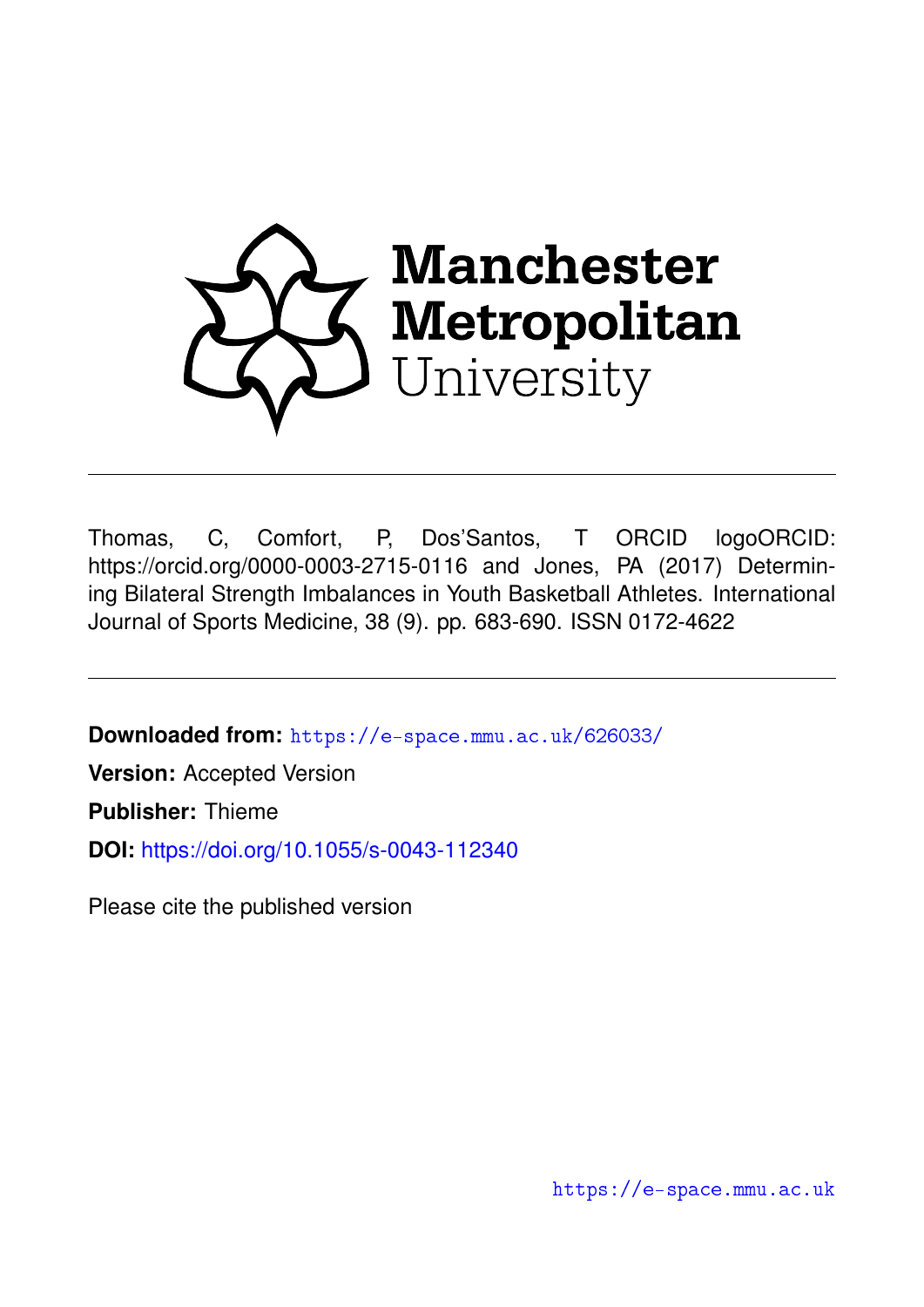See discussions, stats, and author profiles for this publication at: [https://www.researchgate.net/publication/318868671](https://www.researchgate.net/publication/318868671_Determining_Bilateral_Strength_Imbalances_in_Youth_Basketball_Athletes?enrichId=rgreq-8251a3438de48404d97d470ed4a155e0-XXX&enrichSource=Y292ZXJQYWdlOzMxODg2ODY3MTtBUzo1MjM1MjY2OTY1ODcyNjRAMTUwMTgyOTg5OTQ5NQ%3D%3D&el=1_x_2&_esc=publicationCoverPdf)

# [Determining Bilateral Strength Imbalances in Youth Basketball Athletes](https://www.researchgate.net/publication/318868671_Determining_Bilateral_Strength_Imbalances_in_Youth_Basketball_Athletes?enrichId=rgreq-8251a3438de48404d97d470ed4a155e0-XXX&enrichSource=Y292ZXJQYWdlOzMxODg2ODY3MTtBUzo1MjM1MjY2OTY1ODcyNjRAMTUwMTgyOTg5OTQ5NQ%3D%3D&el=1_x_3&_esc=publicationCoverPdf)

**Article** in International Journal of Sports Medicine · September 2017 DOI: 10.1055/s-0043-112340

| <b>CITATIONS</b><br>9 |                                                                                                                              | <b>READS</b><br>736 |                                                                                                        |
|-----------------------|------------------------------------------------------------------------------------------------------------------------------|---------------------|--------------------------------------------------------------------------------------------------------|
| 4 authors:            |                                                                                                                              |                     |                                                                                                        |
| <b>AND READ</b>       | <b>Christopher Thomas</b><br>56 PUBLICATIONS 609 CITATIONS<br><b>SEE PROFILE</b>                                             |                     | <b>Paul Comfort</b><br>University of Salford<br>215 PUBLICATIONS 2,264 CITATIONS<br><b>SEE PROFILE</b> |
|                       | <b>Thomas Dos'Santos</b><br>Manchester Metropolitan University<br><b>66 PUBLICATIONS 508 CITATIONS</b><br><b>SEE PROFILE</b> |                     | Paul A Jones<br>University of Salford<br>119 PUBLICATIONS 1,351 CITATIONS<br>SEE PROFILE               |
|                       | Some of the authors of this publication are also working on these related projects:                                          |                     |                                                                                                        |
| Project               | Biomechanical Assessment of Weightlifting Derivatives View project                                                           |                     |                                                                                                        |

Exploring vertical jump performance in relation to modifiable and non-modifiable factors [View project](https://www.researchgate.net/project/Exploring-vertical-jump-performance-in-relation-to-modifiable-and-non-modifiable-factors?enrichId=rgreq-8251a3438de48404d97d470ed4a155e0-XXX&enrichSource=Y292ZXJQYWdlOzMxODg2ODY3MTtBUzo1MjM1MjY2OTY1ODcyNjRAMTUwMTgyOTg5OTQ5NQ%3D%3D&el=1_x_9&_esc=publicationCoverPdf)

Project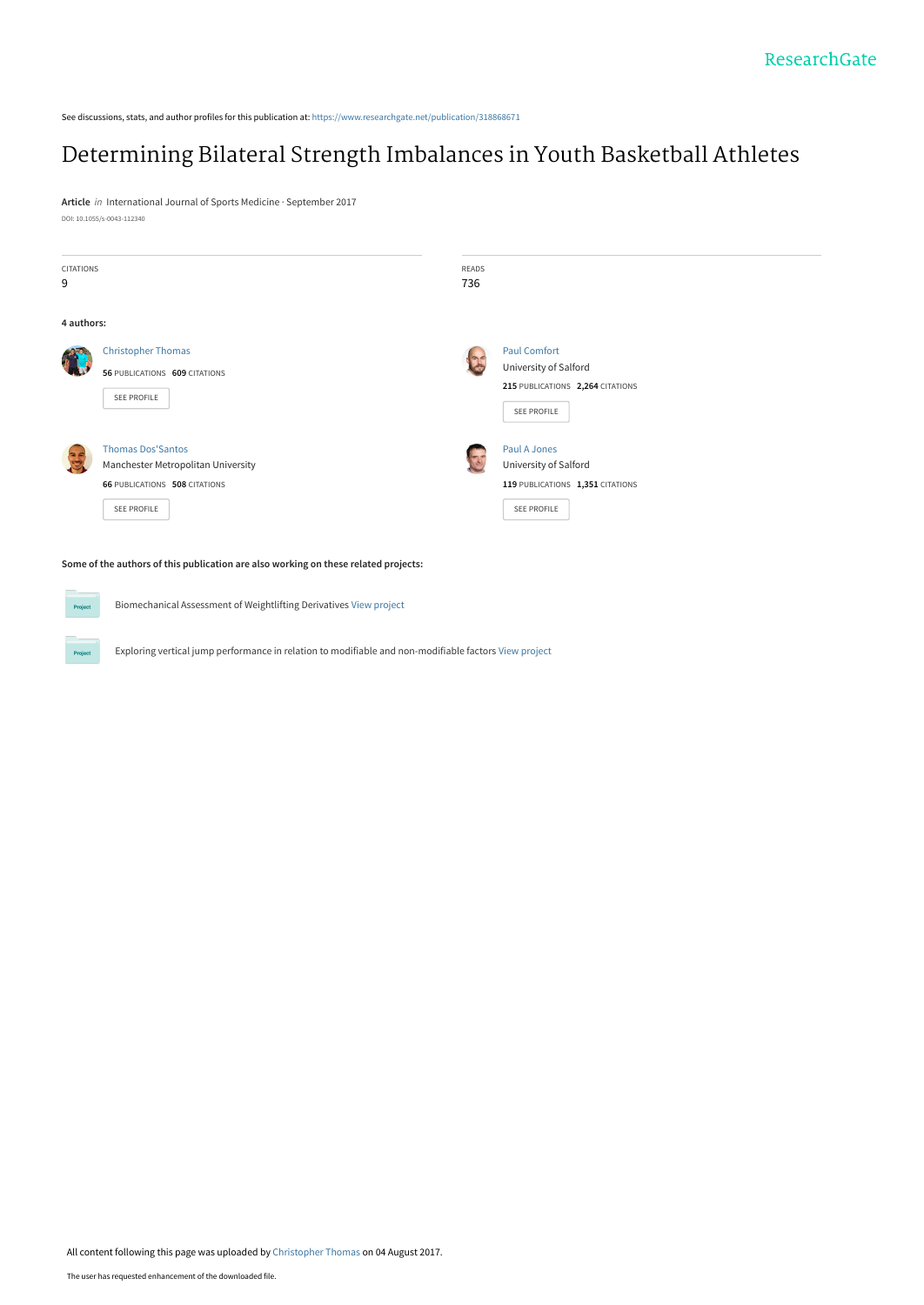# Determining Bilateral Strength Imbalances in Youth Basketball Athletes

#### Authors

**Christopher Thomas, Paul Comfort, Thomas Dos'Santos, Paul A. Jones**

#### Affiliations

Directorate of Sport, Exercise and Physiotherapy, University of Salford, Manchester, United Kingdom of Great Britain and Northern Ireland

#### Key words

asymmetry, isokinetics, hop tests, countermovement jump, mid-thigh pull

#### accepted 14.05.2017

#### Bibliography

DOI https://doi.org/10.1055/s-0043-112340 Int J Sports Med 2017; 38: 683–690 © Georg Thieme Verlag KG Stuttgart · New York ISSN 0172-4622

#### Correspondence

Mr. Christopher Thomas Directorate of Sport, Exercise and Physiotherapy University of Salford M6 6PU, Salford, Manchester United Kingdom of Great Britain and Northern Ireland Tel.: + 44/792/5871 029, Fax: + 44/792/5871 029 [c.thomas2@edu.salford.ac.uk](mailto:c.thomas2@edu.salford.ac.uk)

#### **Abstract**

The aims of this study were: 1) to compare the strongest (D) and weakest (ND) limbs in determining muscle strength asymmetry (MSA) ratios among various muscle strength qualities and 2) to determine the relationships among various muscle strength qualities. 17 youth male basketball athletes (age =  $17.5 \pm 0.8$  years; height =  $187.1 \pm 9.4$  cm; body mass=81.4±10.1kg) participated in this study. Knee flexor and extensor strength at 60° · s<sup>-1</sup> was assessed for both limbs with the use of isokinetic dynamometry. Other tests involved singleleg hop (SLH), countermovement jump (CMJ) and isometric mid-thigh pull (IMTP). Statistically significant differences  $(p < 0.05; d = 0.40 - 0.98)$  were found between D and ND limbs for all strength measures. Imbalance ratio of the IMTP was significantly related to those of SLH (r=0.75, p=0.01) whereas no significant relationships between D:ND ratios were found from all other tests. Percentage agreements of MSA ranged from 64.7–88.2% between muscle strength qualities. The findings provide support for the use of field tests to detect lower-limb strength imbalances. Future research should examine the effect of different asymmetry thresholds on percentage agreements to diagnose MSA and determine its relationship to athletic performance.

# Introduction

Muscle strength asymmetry (MSA) refers to the relative strength differences between limbs [26]. A strength discrepancy of ≥10–15% between limbs is considered to represent a meaningful asymmetry [28], but it is inconclusive whether such imbalances have an impact on sports performance and the risk of injury. However, causes of MSA are multifactorial and may be due to specific unilateral sporting and or positional demands, previous injury, dominant kicking or striking limb, and limb length differences. Research attempting to classify MSA shows inconsistent results, with research classifying MSA based on limb preference [10], highest strength measure [27], and bilateral testing protocols [2]. Additionally, several methods have been proposed to calculate MSA, which subsequently elevates or reduces imbalance scores. For example, athletes who report themselves as "right limb dominant" may not truly be "right limb strength dominant" based on the test used. Additionally, MSA equations, which use the strongest (D) and weakest (ND) limbs may be misleading when analyzed longitudinally, if the D limb becomes the ND through injury or in response to training and competition [8]. Several tests have previously been used to determine MSA, including isokinetic dynamometry [10], single-leg hop for distance (SLH) [30], isometric mid-thigh pull (IMTP) [14] and unilateral countermovement jump (CMJ) [29], when investigating the relationship between MSA and athletic performance. Sporting movements often require athletes to produce and accept forces in multiple planes, at various speeds, all in a fluid and ever-changing environment. Therefore, it is important for researchers and practitioners to select valid and reliable tests, which accurately assess sport-specific qualities, and to enhance these qualities through various modalities to elicit adaptations in the physical qualities required for successful sport performance.

Isokinetic dynamometry testing is commonly used to assess MSA, with recent work revealing male academy rugby union athletes to produce lower values of isokinetic peak torque on the nonpreferred limb than the preferred (defined as the leg preferred to kick the ball) limb during concentric (Effect Size (ES) = 0.21–0.66)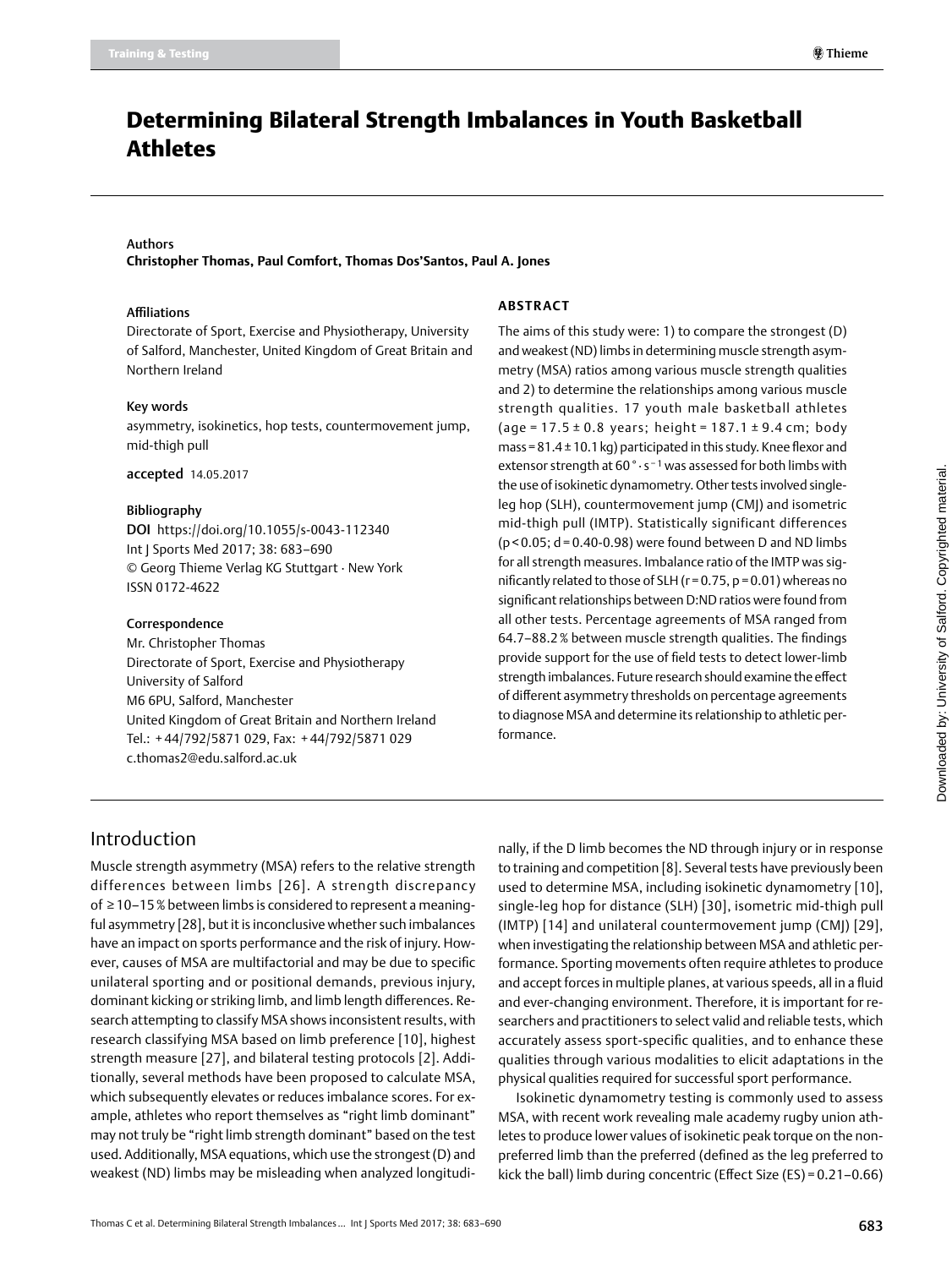and eccentric (ES = 0.15–0.37) knee flexion and extension modes [10]. Jones and Bampouras [27] found statistically significant (p < 0.05) differences of 9–12% in peak torque when comparing D and ND limbs during isokinetic knee extension and flexion in collegiate athletes. These findings are similar to those by Newton et al. [36] who found imbalances of 13-16% in female softball athletes. In contrast, no statistically significant differences were found between D and ND limbs in professional basketball athletes [40]. However, the relationship of isokinetic strength MSA to dynamic performance MSA remains unclear. For example, isokinetic assessments have shown poor relationships with sprinting, jumping and changing direction [9, 12, 31]. Furthermore, although isokinetic assessments permit the quantification of torque, which is particularly useful for the screening of athletes, many would argue isokinetic assessments lack practical relevance and ecological validity to sport and exercise science.

Newton et al. [36] found a statistically significant (p < 0.05) difference in unilateral CMJ peak force (CMJ PF) between D and ND limbs, whereas Kobayashi et al. [29] found significant differences jump height ( $p = 0.001$ ) and mean hip joint torque ( $p = 0.0468$ ) between D and ND limbs during unilateral CMJs. In contrast, Kobayashi et al. [29] found no differences in peak and mean vertical ground reaction force. Similarly, neither study found peak force or jump height from CMJ to significantly relate to any measure of isokinetic strength. However, McElveen et al. [32] found peak vertical ground reaction force of D and ND limbs to statistically correlate to unilateral CMJ height. Previous research has established unilateral CMJ to significantly relate (r = 0.64) to unilateral horizontal jump performance in male physical education students. However, no attempt was made to quantify the association of MSA between unilateral tests. Hart et al. [22] found lean mass asymmetry was related to reductions in kicking performance in Australian Football players, whereas Bell et al. [7] found similar results showing a negative relationship between bilateral force and power asymmetry and unloaded CMJ performance. Moreover, recent studies have shown that carry-over of force production asymmetry exists in IMTP and CMJ [2–4]. However, it should be noted that population characteristics may influence MSA carry-over characteristics; therefore; implementing only one type of MSA test and attempting to infer those findings to all strength qualities may be inappropriate. Munro and Herrington [34] found mean limb symmetry index scores (dominant limb/non-dominant limb\*100) to be 100% during SLH, indicating the there was no MSA present in male and female athletes tested. In contrast, Jones and Bampouras [27] found statistically significant (p < 0.01) differences between D and ND limbs (D leg – ND leg/D leg x 100) in collegiate athletes. Additionally, the same authors found no relationship for D:ND ratio between SLH and isokinetic quadriceps and hamstring strength. Collectively, these studies indicate that MSA is task- and-muscle strength quality dependent, and that normative data must be generated across sports and tests to determine appropriate MSA ratios.

Asymmetrical differences have been observed between D and ND limbs for IMTP peak force (IMTP PF) and time-specific force values [4], with researchers reporting larger MSA ratios in weaker athletes compared to stronger athletes, regardless of sex [4]. Furthermore, larger MSA ratios have been associated with lower jump heights in loaded and unloaded jumps [2]. However, although highly valuable, IMTP testing was performed bilaterally, which does not directly assess an isolated limb's force production capabilities. Recent research has found PF recorded during unilateral stance IMTP testing performed in a custom rig to reveal statistically significant (p < 0.001) differences in IMTP PF between D and ND limbs identifying the unilateral IMTP to be able to detect MSA, in addition to assessing one's isometric force-production capabilities. Additionally, unilateral IMTP PF has also shown a strong relationship with 505 performance (r=  −0.65) indicating the importance of strength of both limbs during change of direction tasks [41].

It is highly important MSA assessments that utilize similar types, magnitudes, and rates of loading specific to the mechanical variables which dictate the sport performance. Therefore, the aims of this study were: 1) to compare the strongest (D) and weakest (ND) limbs in determining muscle strength asymmetry (MSA) ratios among various muscle strength qualities and 2) to determine the relationships among various muscle strength qualities assessed in this study (concentric and eccentric knee extensor and flexor torque, unilateral stance IMTP peak force, vertical and horizontal jump performance). It was hypothesized that significant differences would be found between D and ND limbs for all tests. It was further hypothesized there would be no relationships between MSA ratios among isokinetic and functional field tests.

# Materials and Methods

## **Participants**

Young male basketball athletes ( $n = 17$ ; age =  $17.5 \pm 0.8$  years; height = 187.1  $\pm$  9.4 cm; body mass = 81.4  $\pm$  10.1 kg) participated in this study. All athletes provided written informed consent, with consent from the parent or guardian of all athletes under the age of 18. The study procedures were approved by the University Ethics Committee, and procedures conformed to the Declaration of Helsinki. A cross-sectional design was used to determine muscle strength imbalances of the lower limbs using isokinetic dynamometry and unilateral functional field tests such as IMTP, SLH and CMJ. For the various tests used, the performance of each leg was obtained for subsequent comparison between strength D (highest value) and ND (lowest value) limbs to examine the imbalance between limbs. Correlational analyses were conducted to determine relationships between D and ND imbalance ratios calculated from all tests. The current investigation also adhered to the standards of the International Journal of Sports Medicine described by Harriss et al. [21].

## Testing procedures

Athletes attended testing on 2 separate occasions, at the same time of day, to undertake unilateral isokinetic concentric and eccentric knee extensor and flexor strength (CON EXT, ECC EXT, CON FLEX, and ECC FLEX, respectively) and isometric mid-thigh pull testing on day 1, with CMJ and SLH completed on day 2, separated by 48–72 h. The test order for either limb was counterbalanced for all tests to reduce order bias. All athletes rested the day before testing and were asked to attend testing in a fed and hydrated state, similar to their normal practices before training. All athletes were familiar with the testing procedures as part of their normal train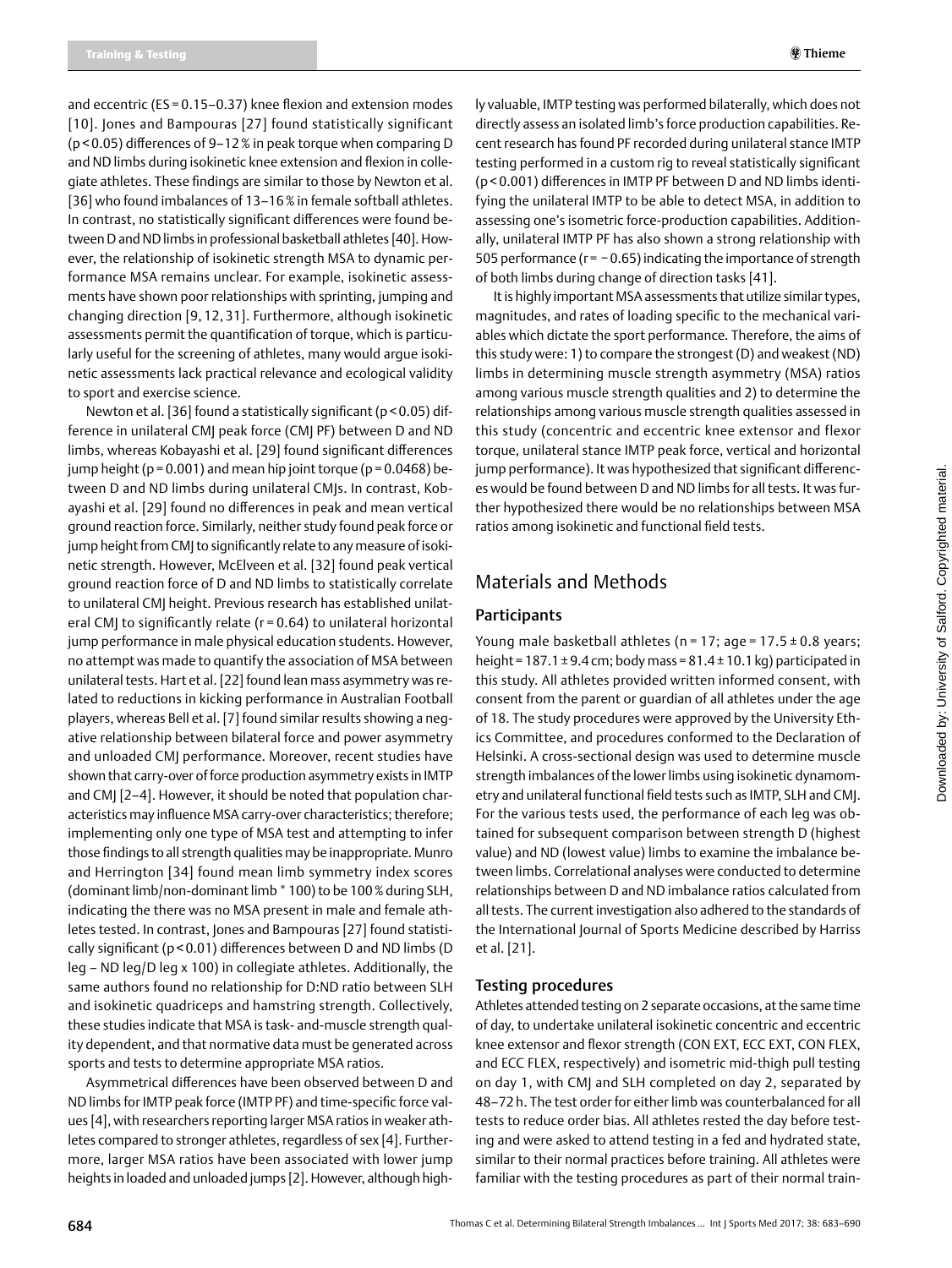ing and monitoring regime. Before the start of testing, athletes performed a standardized warm-up of activation and mobilization exercises, including various bodyweight lunges and squats, followed by some low-level plyometric drills, replicating the participant's standardized warm-ups before training. Further, standardized progressive warm-ups were applied before all tests to control potential variables and improve the reliability of all tests.

#### Isokinetic testing

Knee flexor and extensor muscle strength was assessed at 60 °∙s <sup>−</sup> <sup>1</sup> in both concentric and eccentric modes using a Kin Com (Chattanooga Group, Tennessee) isokinetic dynamometer, as described in previous research [20]. The dynamometer was calibrated according to manufacturers' standardized procedures prior to data collection. Before measuring each leg, the motor axis of the dynamometer was visually aligned with the axis of the knee joint (midway between the lateral condyles of the femur and tibia). The cuff of the dynamometer lever arm was attached to the ankle, 5 cm proximal to the malleoli, and the moment arm recorded for gravity correction purposes. The athlete was seated and stabilized by straps so that only the knee to be tested was moving with a single degree of freedom. The back of the seat was adjusted so that hip angle was 90°. A specific warm-up of 8 submaximal (~70%) concentric knee flexion and extension movements preceded the maximal measurements. The order of tests was CON EXT, ECC EXT, ECC FLEX, CON FLEX. Peak torque was obtained from 4 maximal repetitions in each mode throughout an arc of 90 ° (full knee extension =  $0^{\circ}$ ). The resistance provided by the weight of the lower-limb was recorded at 30° knee flexion for gravity correction purposes by adding (for extensors) or subtracting (for flexors) the gravity correction factor: [weight of leg] \* [moment arm] \* [cosine (angle of flexion)]. The highest peak flexion and extension torque of the 4 repetitions in each mode was used for further analysis, and was presented as a value relative to body mass (Nm⋅kg<sup>-1</sup>). Data were exported in ASCII format into Microsoft Excel (version 2016, Microsoft Corp., Redmond, WA, USA) for further analysis.

## Isometric testing

Unilateral stance IMTP testing was performed using a portable force platform sampling at 600Hz (400 Series Performance Force Plate; Fitness Technology). The force platform was interfaced with computer software (BMS) that allows for direct measurement of forcetime characteristics and then analyzed using the BMS software. Data were filtered using a fourth order Butterworth filter with a 16Hz cut-off frequency. Athletes obtained self-selected knee and hip angles (knee = 130–150°; hip = 140–160°) based on the reports of previous research using bilateral stance IMTP [11] to represent the posture that they would adopt during the second pull phase of a clean pull, or the start position of a dynamic mid-thigh pull. For this test, an immovable, collarless steel bar was positioned at midthigh, just below the crease of the hip, to represent the start of the second pull phase of a clean pull, using a portable IMTP rig (Fitness Technology, Adelaide, Australia). The bar height could be adjusted (3 cm increments) at various heights above the force platform to accommodate different sized athletes. Once the bar height was established, the athletes stood on the force platform, and their hands were strapped to the bar in accordance with previously established

methods [39], with one foot on the force platform and the other limb unsupported and flexed 90° at the knee. Each athlete was provided 2 warm-up pulls on each limb, one at 50% and one at 75% of the athletes perceived maximum effort, separated by one minute of rest. Once body position was stabilized (verified by watching the subject and force trace), the subject was given a countdown of "3, 2, 1, Pull." Athletes performed 3 maximal IMTP on each limb, with the instruction to pull against the bar with maximal effort as quickly as possible, and push the foot down into the force platform. Each maximal isometric trial was performed for 5 s, and all athletes were given strong verbal encouragement during each trial. 2min of rest was given between the maximal effort pulls. The maximum force of each limb recorded from the force-time curve during the 5-s IMTP trial was reported as the PF, and was presented as a value relative to body mass (N∙kg− <sup>1</sup>). The mean PF for the 3 trials was used for further analysis.

#### Countermovement jump testing

For the unilateral CMJ, athletes were instructed to perform a rapid eccentric phase, immediately followed by a rapid concentric phase with the intention to jump as high as possible. Countermovement jumps were performed with one foot on the force platform and the other limb unsupported and flexed 90 ° at the knee, the hands on the hips, and athletes were instructed to jump as high as possible and land on 2 feet. Countermovement depth was self-selected by the athletes to maximize CMJ height and ecological validity. Athletes performed 2 practice jumps, one at 50% perceived effort and one at 75% perceived effort, separated by one minute of rest, before the maximal effort trials began. Athletes performed 3 trials on each limb, with one minute of rest between trials.

Countermovement jump data were collected using a portable force platform sampling at 1 000Hz (Kistler, Switzerland, Model 9286AA, SN 1209740). The force platform was interfaced with a laptop to allow for direct measurement of force-time characteristics, and recorded using Bioware software (Version 5.11; Kistler Instrument Corporation, Switzerland) and applied to a customized Microsoft Excel spreadsheet (version 2016, Microsoft Corp., Redmond, WA, USA). Prior to the onset of the countermovement, athletes remained stationary on the force platform for 2 s to enable an accurate measurement of bodyweight. Vertical ground reaction force data were then averaged across the first second, and the onset of the countermovement was determined when this value was reduced by 5 SDs [37]. Jump height was calculated based on the vertical velocity of the center of mass (COM) at take-off [33]. Peak force was determined from the unfiltered force-time history<sup>32</sup> and was presented as a value relative to body mass (N· kg<sup>−</sup> <sup>1</sup>). The mean PF and jump height for the 3 trials was used for further analysis.

## Hop testing

The SLH was used as a measure of unilateral horizontal explosive performance. A 6-m long, 15-cm wide line was marked on the floor, along the middle of which was a standard tape measure, perpendicular to the starting line. The test began with athletes placing the toes on the back of the start line, before balancing on the leg to be tested, with the hands on the hips. Athletes were instructed to use a countermovement, and no restrictions were placed on body angles attained during the preparatory phase, with the instruction to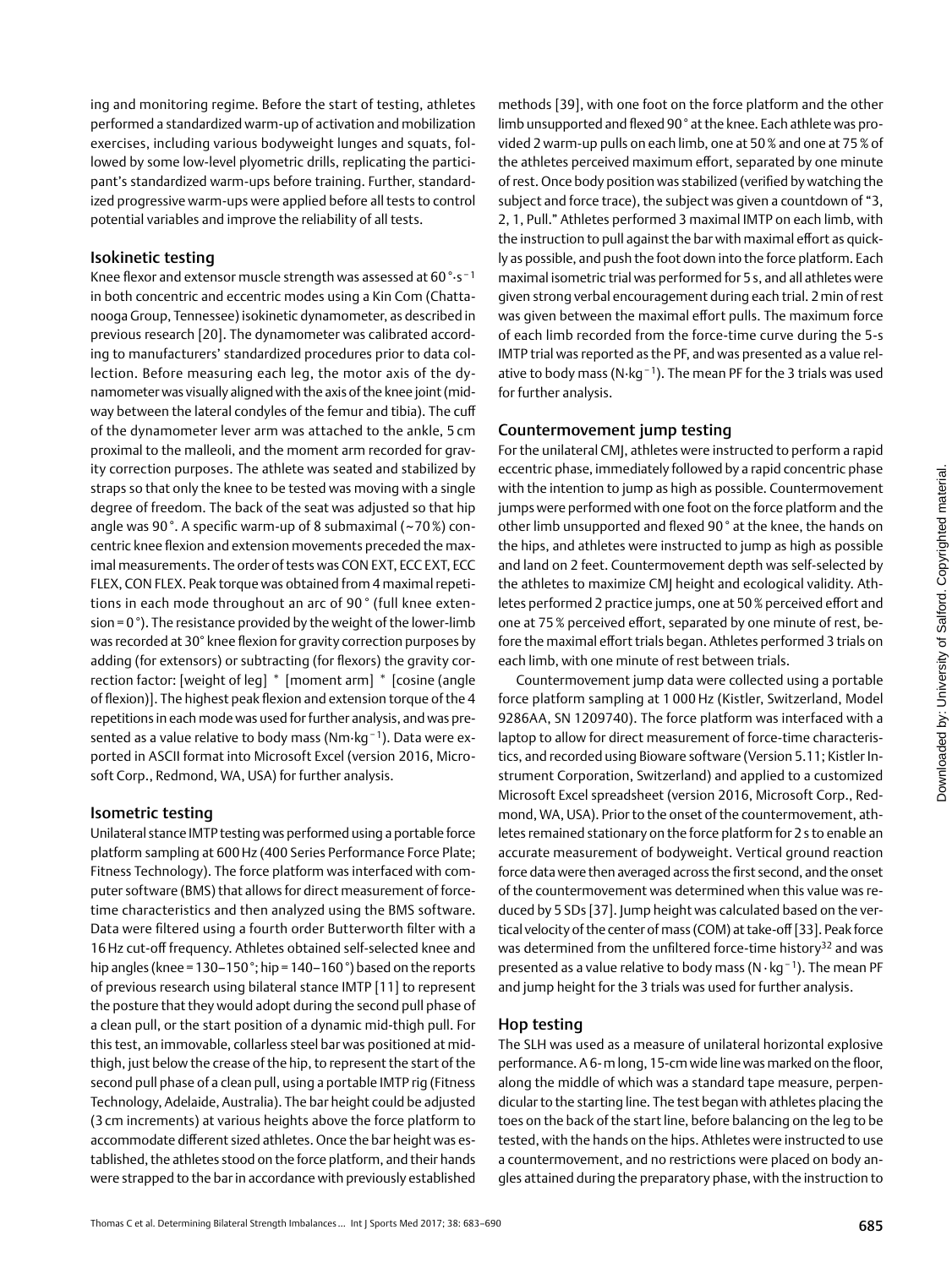hop as far forward as possible, taking off from one leg, before landing on the same leg. Athletes had to "stick" the landing for 2 s, with no movement of the foot or hands touching the ground, for the trial to be counted. If the subject did not do this, the trial was discarded and another was attempted. The distance was measured to the nearest 0.01m using a standard tape measure, perpendicular from the front of the start line to the posterior aspect of the back heel at the landing. Athletes performed 3 warm-up trials on each limb, followed by 3 hops for maximal horizontal distance. The mean hop distance for the 3 trials was used for further analysis (▶**Table 1**).

#### Statistical analysis

All data are presented as means ( ± SD). Within-session reliability of the variables was examined using the 2 way random effects model intraclass correlation coefficient (ICC), coefficient of variation (CV) and standard error of measurement (SEM). Coefficient of variation was calculated as (CV%= SD/mean \* 100). The SEM was calculated using the formula: (SD(pooled) \* (√1-ICC)) [42]. An ICC equal to or above 0.70 was considered acceptable [5]. Normality of data was assessed by Shapiro-Wilk's statistic and Q-Q plot analysis. Paired samples student t-tests were used to compare strength D and ND limb for each strength measure. Asymmetry index for D and ND limbs was calculated by the formula: (dominant leg – nondominant leg/dominant leg x 100). Comparisons were made for both dominant (D) and nondominant (ND) limb variables between tasks based off the highest between-limb score. Effect sizes were also calculated according to the formula Cohen's d = M1 - M2/σ pooled and interpreted as trivial ( < 0.19), small (0.20–0.59), moderate (0.60–1.19), large (1.20–1.99), and very large (2.0–4.0) [25]. Following this, athletes were classified into balanced, right dominant and left dominant for each variable based on the sample mean plus sample SD of the MSA [1, 19]. Agreement was determined based on like-for-like classifications of asymmetry, i. e., asymmetries in CON EXT and SLH were given a value of 1, as were balanced classifications in ECC EXT and SLH. In scenarios where one test showed an asymmetry and the other balance, this was given a zero. The percentage agreement for each variable was determined based on frequency counts of like-for-like diagnoses of asymmetry (asymmetrical and balanced) divided by the number of comparisons x 100 to see whether categorization of MSA differed between muscle strength qualities. An agreement of 75% (i. e., agreement of 3 out of 4 athletes) was considered to identify relationships of MSA between strength qualities. Pearson's product moment correlation or nonparametric equivalent Spearman's rho was used to explore relationships among strength ratios (D:ND). Correlations were evaluated as follows: small (0.10–0.29), moderate (0.30– 0.49), large (0.50–0.69), very large (0.70–0.89), nearly perfect (0.90 to 0.99), and perfect (1.0) [25]. To avoid Type 1 error, a Holm-Bonferroni sequential adjustment was applied as multiple separate comparisons were completed. All statistical analyses were completed using SPSS version 23 (IBM, New York, NY, USA), and statistical significance was set at  $p \le 0.05$ .

## Results

Statistically significant differences (p<0.05) were found when comparing D and ND limbs for all strength measures (▶**Tables 2– 5**),

▶ Table 1 Within-session reliability of muscle strength qualities. <sup>\*</sup>

| <b>Reliability Variable</b>                                                                                                                                                                                                                                                                                                                      | Mean  | <b>SD</b> | ICC  | $\mathsf{C}\mathsf{V}$ | <b>SEM</b> |  |
|--------------------------------------------------------------------------------------------------------------------------------------------------------------------------------------------------------------------------------------------------------------------------------------------------------------------------------------------------|-------|-----------|------|------------------------|------------|--|
| R CON EXT ( $Nm$ · $kq^{-1}$ )                                                                                                                                                                                                                                                                                                                   | 2.52  | 0.46      | 0.99 | 18.04                  | 0.05       |  |
| L CON EXT (Nm $\cdot$ kg <sup>-1</sup> )                                                                                                                                                                                                                                                                                                         | 2.57  | 0.40      | 0.99 | 15.61                  | 0.04       |  |
| R ECC EXT (Nm $\cdot$ kg <sup>-1</sup> )                                                                                                                                                                                                                                                                                                         | 3.72  | 0.71      | 0.99 | 18.96                  | 0.07       |  |
| L ECC EXT (Nm $\cdot$ kg <sup>-1</sup> )                                                                                                                                                                                                                                                                                                         | 3.57  | 0.72      | 0.99 | 20.30                  | 0.07       |  |
| R CON FLEX (Nm $\cdot$ kg <sup>-1</sup> )                                                                                                                                                                                                                                                                                                        | 1.70  | 0.18      | 0.99 | 10.39                  | 0.02       |  |
| L CON FLEX (Nm $\cdot$ kg <sup>-1</sup> )                                                                                                                                                                                                                                                                                                        | 1.60  | 0.16      | 0.99 | 9.94                   | 0.02       |  |
| R ECC FLEX (Nm-kg <sup>-1</sup> )                                                                                                                                                                                                                                                                                                                | 2.04  | 0.23      | 0.99 | 11.33                  | 0.02       |  |
| L ECC FLEX (Nm·kg <sup>-1</sup> )                                                                                                                                                                                                                                                                                                                | 1.94  | 0.28      | 0.99 | 14.15                  | 0.03       |  |
| SLH R(m)                                                                                                                                                                                                                                                                                                                                         | 1.69  | 0.26      | 0.97 | 2.90                   | 0.04       |  |
| SLH L(m)                                                                                                                                                                                                                                                                                                                                         | 1.68  | 0.23      | 0.94 | 3.43                   | 0.06       |  |
| $CMI$ IH R $(m)$                                                                                                                                                                                                                                                                                                                                 | 0.15  | 0.04      | 0.96 | 4.95                   | 0.01       |  |
| $CMI$  H L (m)                                                                                                                                                                                                                                                                                                                                   | 0.15  | 0.03      | 0.89 | 5.64                   | 0.01       |  |
| IMTP PF R $(N \cdot kq^{-1})$                                                                                                                                                                                                                                                                                                                    | 26.67 | 3.38      | 0.88 | 3.92                   | 1.22       |  |
| IMTP PF L $(N \cdot kq^{-1})$                                                                                                                                                                                                                                                                                                                    | 26.83 | 3.34      | 0.86 | 4.10                   | 1.30       |  |
| CMJ PF R $(N \cdot kq^{-1})$                                                                                                                                                                                                                                                                                                                     | 20.13 | 1.65      | 0.87 | 2.68                   | 0.45       |  |
| CM  PF L $(N \cdot kq^{-1})$                                                                                                                                                                                                                                                                                                                     | 20.54 | 1.89      | 0.94 | 2.25                   | 0.49       |  |
| * CON = concentric; ECC = eccentric; EXT = extensor; FLEX = flexor;<br>SLH = single-leg hop; CMJ = countermovement jump; JH = jump<br>height; IMTP = isometric mid-thigh pull; PR = peak force; L = left leg;<br>R = right leg; ICC = intraclass correlation coefficient; CV = coefficient of<br>variation; SEM = standard error of measurement. |       |           |      |                        |            |  |

with small-to-moderate effects observed (d = 0.40-0.71) (▶**Tables 2– 4**).

Spearman's rho correlation analysis revealed a statistically significant relationship in D:ND ratio between IMTP PF and SLH distance ( $r = 0.75$ ;  $p = 0.01$ ). However, there were no statistically significant relationships between any other tests used in the study (p > 0.05) (▶**Table 5**).

▶**Table 6** provides frequency counts for balanced, right and left dominant classifications for each muscle strength quality based on the MSA threshold of mean ± SD of the D:ND imbalance. ▶**Table 7** presents the agreement in diagnosis of MSA between muscle strength qualities based on mean+SD of the D:ND imbalance, ranging from 64.7% to 88.2%.

# **Discussion**

The aims of this study were: 1) to compare strongest (D) and weakest (ND) limbs in determining muscle strength asymmetry (MSA) ratios among various muscle strength qualities and 2) to determine the relationships among various muscle strength qualities (concentric and eccentric knee extensor and flexor torque, unilateral stance IMTP peak force, vertical and horizontal jump performance). In agreement with previous research [27, 36], this study indicated that statistically significant differences were found between D and ND limbs for all test measures. The present findings also suggest a very large relationship exists between N:ND ratios determined via IMTP PF and SLH, whereas no significant relationship was evident between any other isokinetic or functional field tests.

The findings of this study agree with previous research that found statistically significant differences (7–13%) between D and ND limbs for peak torque during isokinetic knee flexion and extension in athletic individuals [27,36]. These results are similar to those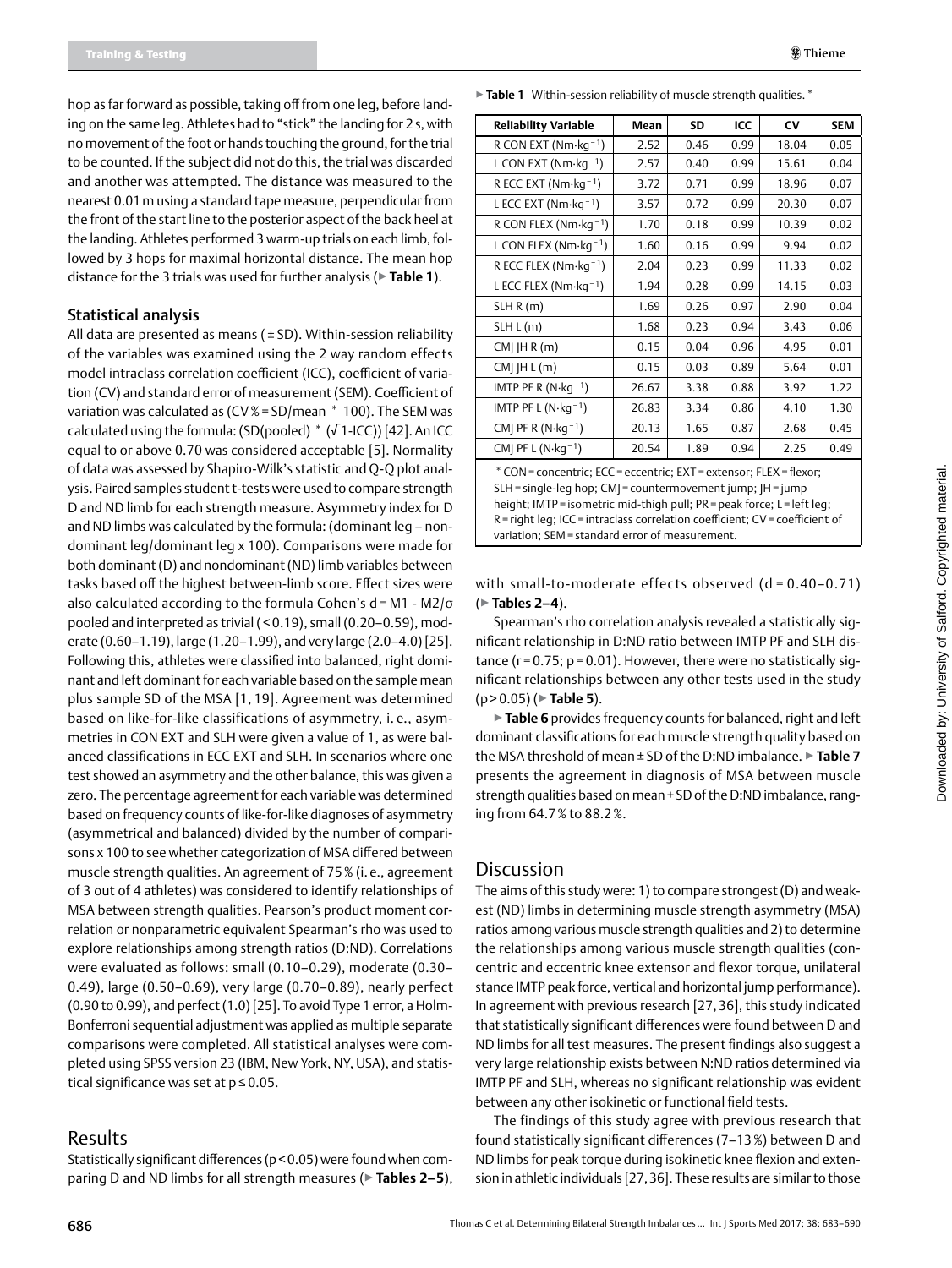▶**Table 2** Mean±SD isokinetic knee extension and flexion peak torque at 60°· s−1 for D and ND limbs.\*

|                                                                                                      | D               | <b>ND</b>       | Imbalance (%)     |       |      |  |  |
|------------------------------------------------------------------------------------------------------|-----------------|-----------------|-------------------|-------|------|--|--|
| CON EXT ( $Nm$ · $kq^{-1}$ )                                                                         | $2.72 \pm 0.42$ | $2.37 \pm 0.36$ | $11.98 \pm 11.18$ | 0.001 | 0.89 |  |  |
| CON FLEX ( $Nm$ · $kq^{-1}$ )                                                                        | $1.71 \pm 0.17$ | $1.59 \pm 0.15$ | $13.11 \pm 10.10$ | 0.004 | 0.77 |  |  |
| ECC EXT ( $Nm$ · $kq^{-1}$ )                                                                         | $3.39 \pm 0.63$ | $3.39 \pm 0.71$ | $7.00 \pm 7.21$   | 0.001 | 0.75 |  |  |
| ECC FLEX ( $Nm$ · $kq^{-1}$ )                                                                        | $1.88 \pm 0.23$ | $1.88 \pm 0.23$ | $10.54 \pm 7.91$  | 0.001 | 0.98 |  |  |
| * CON = concentric; ECC = eccentric; EXT = extensor; FLEX = flexor; D = dominant; ND = non-dominant. |                 |                 |                   |       |      |  |  |

▶**Table 3** Mean±SD of horizontal and vertical jump scores for D and ND limbs.\*

|                                                                                              |                 | ΝD              | Imbalance (%)    |       |      |  |  |
|----------------------------------------------------------------------------------------------|-----------------|-----------------|------------------|-------|------|--|--|
| SLH (m)                                                                                      | $.73 \pm 0.26$  | $1.64 \pm 0.21$ | $4.97 \pm 6.81$  | 0.027 | 0.40 |  |  |
| $CMI$ IH $(m)$                                                                               | $0.16 \pm 0.04$ | $0.14 \pm 0.03$ | $12.26 \pm 9.99$ | 0.001 | 0.65 |  |  |
| . SLH=single-leg hop; CMJ=countermovement jump; JH=jump height; D=dominant; ND=non-dominant. |                 |                 |                  |       |      |  |  |

▶**Table 4** Mean±SD of isometric and dynamic peak force for D and ND limbs.\*

|                                                                                                                  |                  | <b>ND</b>        | Imbalance (%)   |       |      |  |  |
|------------------------------------------------------------------------------------------------------------------|------------------|------------------|-----------------|-------|------|--|--|
| IMTP PF $(N \cdot kq^{-1})$                                                                                      | $27.41 \pm 3.31$ | $26.09 \pm 3.27$ | $4.80 \pm 3.63$ | 0.001 | 0.40 |  |  |
| CMI PF $(N \cdot kq^{-1})$<br>0.001<br>$20.87 \pm 1.78$<br>$19.81 \pm 1.63$<br>$4.98 \pm 3.32$                   |                  |                  |                 |       | 0.62 |  |  |
| * IMTP = isometric mid-thigh pull; CMJ = countermovement jump; PF = peak force; D = dominant; ND = non-dominant. |                  |                  |                 |       |      |  |  |

▶ Table 5 Correlation coefficients for D:ND ratio in each test.<sup>\*</sup>

|                                                                                                                                                                                                                         | <b>CON EXT</b> | <b>ECC EXT</b> | <b>CON FLEX</b> | <b>ECC FLEX</b> | <b>SLH</b>        | CMI IH | <b>IMTP PF</b> | <b>CMI PF</b> |
|-------------------------------------------------------------------------------------------------------------------------------------------------------------------------------------------------------------------------|----------------|----------------|-----------------|-----------------|-------------------|--------|----------------|---------------|
| <b>CON EXT</b>                                                                                                                                                                                                          | 1.00           |                |                 |                 |                   |        |                |               |
| <b>ECC EXT</b>                                                                                                                                                                                                          | 0.12           | 1.00           |                 |                 |                   |        |                |               |
| <b>CON FLEX</b>                                                                                                                                                                                                         | 0.27           | 0.39           | 1.00            |                 |                   |        |                |               |
| <b>ECC FLEX</b>                                                                                                                                                                                                         | $-0.13$        | 0.21           | 0.36            | 1.00            |                   |        |                |               |
| <b>SLH</b>                                                                                                                                                                                                              | $-0.40$        | 0.04           | $-0.28$         | 0.37            | 1.00              |        |                |               |
| CMI IH                                                                                                                                                                                                                  | $-0.26$        | 0.11           | $-0.50$         | $-0.20$         | 0.28              | 1.00   |                |               |
| <b>IMTP PF</b>                                                                                                                                                                                                          | $-0.49$        | $-0.05$        | $-0.64$         | $-0.04$         | 0.75 <sup>†</sup> | 0.29   | 1.00           |               |
| CMI PF                                                                                                                                                                                                                  | 0.27           | $-0.02$        | $-0.17$         | $-0.30$         | $-0.22$           | 0.31   | 0.29           | 1.00          |
| * CON=concentric; ECC=eccentric; EXT=extensor; FLEX=flexor; SLH=single-leg hop; CM =countermovement jump;  H=jump height;<br>$IMTP$ = isometric mid-thigh pull; $PF$ = peak force; $D$ = dominant; $ND$ = non-dominant. |                |                |                 |                 |                   |        |                |               |
| †Correlation significant at p < 0.01.                                                                                                                                                                                   |                |                |                 |                 |                   |        |                |               |

by Newton et al. [36], and Jones and Bampouras [27], who report-

ed MSA of 6–14%, but in contrast to those of Theoharopolous et al. [40], who found no statistically significant differences between D and ND limbs in professional basketball athletes. This inconsistency may be due to differences in calculating D and ND limbs. In the current study and work by previous authors [27,36], the D limb was defined as the limb with the highest value, whereas Theoharopolous et al. [40] defined the D limb as the leg which subjects would kick a ball with, which may have influenced the findings as the D (stronger) limb may not reflect the dominant action in basketball, thus affecting the MSA value. Furthermore, it is suggested that asymmetries are training- and competition-history specific [6, 8], so it may be that professional basketball players are equally efficient at producing and resisting force on both limbs during single-joint isokinetic assessments, compared to youth basketball athletes.

Our findings revealed percentage imbalances of 5% and 12% for SLH distance and unilateral CMJ height, respectively. These results are consistent with those that found significant differences between D and ND limbs in SLH performance in high school (2%) [35]

▶**Table 6** Frequency counts of the diagnosis of muscle strength asymmetry based on mean + SD of the D:ND imbalance.<sup>\*</sup>

|                                                                                                                                                                                            | <b>Balanced</b> | <b>Right</b>  | Left          |  |
|--------------------------------------------------------------------------------------------------------------------------------------------------------------------------------------------|-----------------|---------------|---------------|--|
| CON EXT ( $Nm$ · $kq^{-1}$ )                                                                                                                                                               | 14              |               | $\mathcal{P}$ |  |
| ECC EXT ( $Nm$ · $kq$ <sup>-1</sup> )                                                                                                                                                      | 14              | $\mathcal{P}$ |               |  |
| CON FLEX ( $Nm$ · $kq^{-1}$ )                                                                                                                                                              | 14              | 3             | ŋ             |  |
| ECC FLEX ( $Nm$ · $kg^{-1}$ )                                                                                                                                                              | 14              | $\mathcal{P}$ |               |  |
| SLH(m)                                                                                                                                                                                     | 16              |               | U             |  |
| $CMI$  H $(m)$                                                                                                                                                                             | 14              | $\mathcal{P}$ |               |  |
| IMTP PF $(N \cdot kq^{-1})$                                                                                                                                                                | 14              |               | $\mathcal{P}$ |  |
| CM  PF $(N \cdot kq^{-1})$                                                                                                                                                                 | 15              | ŋ             | $\mathcal{P}$ |  |
| * CON = concentric; ECC = eccentric; EXT = extensor; FLEX = flexor;<br>SLH = single-leg hop; CMI = countermovement jump; IH = jump<br>height; IMTP=isometric mid-thigh pull; PR=peak force |                 |               |               |  |

and collegiate (4%) athletes [27]. The percentage imbalance values for unilateral CMJ height found in the current study (12%) agree with previous research (10–12%) [27, 29], but contradict the find-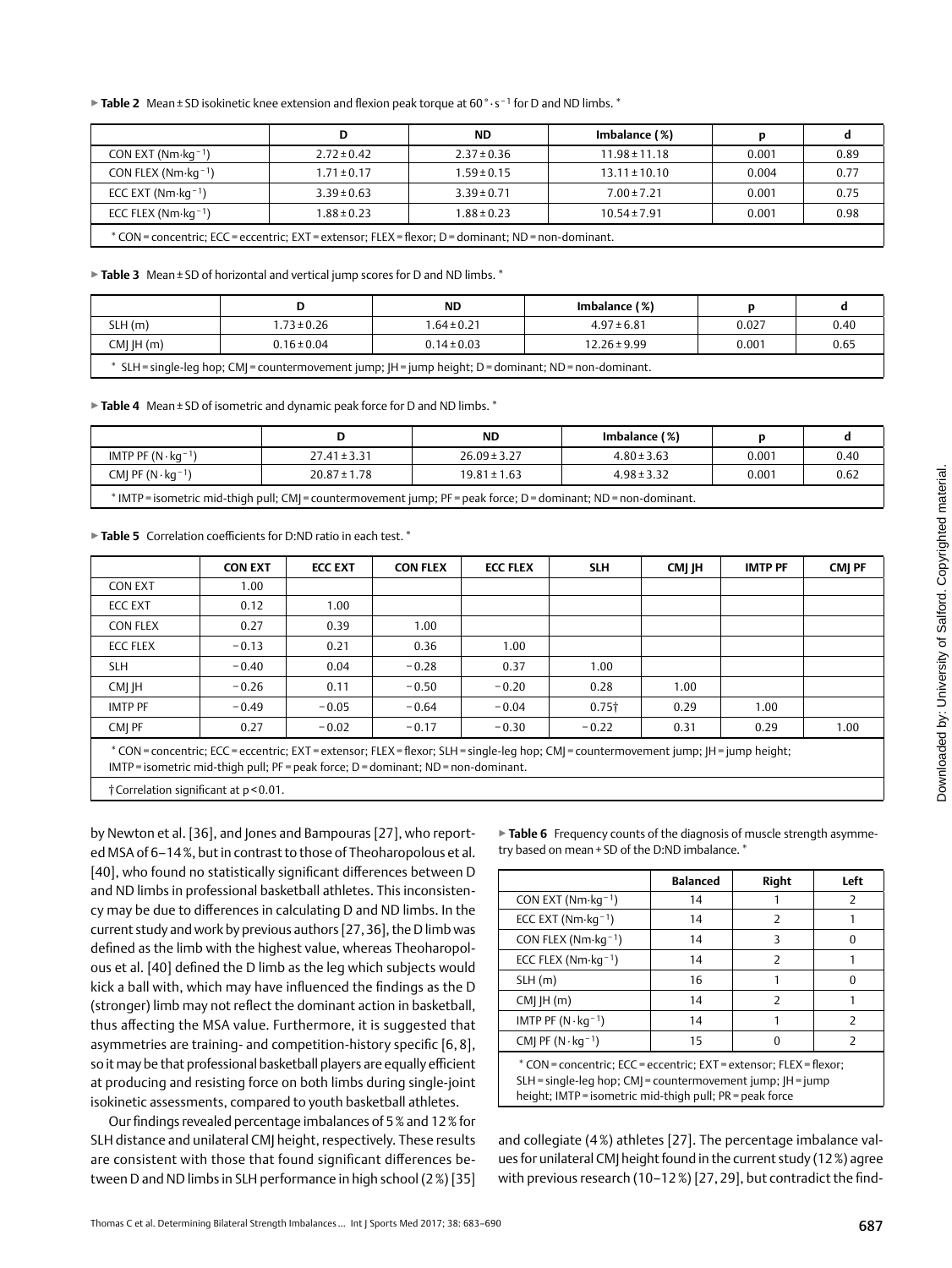▶**Table 7** The agreement in diagnosis of muscle strength asymmetry between muscle strength qualities based on mean+SD of the D:ND imbalance.<sup>\*</sup>

| Comparison                                                                                                                         | <b>Frequency of</b><br>Agreement | % Agreement |  |  |  |
|------------------------------------------------------------------------------------------------------------------------------------|----------------------------------|-------------|--|--|--|
| CON EXT vs. ECC EXT                                                                                                                | 15                               | 88.2        |  |  |  |
| CON EXT vs. CON FLEX                                                                                                               | 14                               | 82.4        |  |  |  |
| CON EXT vs. ECC FLEX                                                                                                               | 13                               | 76.5        |  |  |  |
| CON EXT vs. SLH                                                                                                                    | 13                               | 76.5        |  |  |  |
| CON EXT vs. CMJ JH                                                                                                                 | 12                               | 70.6        |  |  |  |
| CON EXT vs. IMTP PF                                                                                                                | 11                               | 64.7        |  |  |  |
| CON EXT vs. CMI PF                                                                                                                 | 11                               | 64.7        |  |  |  |
| ECC EXT vs. CON FLEX                                                                                                               | 14                               | 82.4        |  |  |  |
| ECC EXT vs. ECC FLEX                                                                                                               | 13                               | 76.5        |  |  |  |
| ECC EXT vs. SLH                                                                                                                    | 13                               | 76.5        |  |  |  |
| ECC EXT vs. CMJ JH                                                                                                                 | 12                               | 70.6        |  |  |  |
| ECC EXT vs. IMTP PF                                                                                                                | 11                               | 64.7        |  |  |  |
| ECC EXT vs. CMJ PF                                                                                                                 | 11                               | 64.7        |  |  |  |
| CON FLEX vs. ECC FLEX                                                                                                              | 13                               | 76.5        |  |  |  |
| CON FLEX vs. SLH                                                                                                                   | 13                               | 76.5        |  |  |  |
| CON FLEX vs. CM   H                                                                                                                | 12                               | 70.6        |  |  |  |
| CON FLEX vs. IMTP PF                                                                                                               | 12                               | 70.6        |  |  |  |
| CON FLEX vs. CMJ PF                                                                                                                | 11                               | 64.7        |  |  |  |
| ECC FLEX vs. SLH                                                                                                                   | 14                               | 82.4        |  |  |  |
| ECC FLEX vs. CMJ JH                                                                                                                | 12                               | 70.6        |  |  |  |
| ECC FLEX vs. IMTP PF                                                                                                               | 12                               | 70.6        |  |  |  |
| ECC FLEX vs. CMJ PF                                                                                                                | 12                               | 70.6        |  |  |  |
| SLH vs. CMJ JH                                                                                                                     | 14                               | 82.4        |  |  |  |
| SLH vs. IMTP PF                                                                                                                    | 15                               | 88.2        |  |  |  |
| SLH vs. CMJ PF                                                                                                                     | 15                               | 88.2        |  |  |  |
| CMJ JH vs. IMTP PF                                                                                                                 | 12                               | 70.6        |  |  |  |
| CMI IH vs. CMI PF                                                                                                                  | 13                               | 76.5        |  |  |  |
| IMTP PF vs. CMJ PF                                                                                                                 | 15                               | 88.2        |  |  |  |
| * CON = concentric; ECC = eccentric; EXT = extensor; FLEX = flexor;<br>SLH = single-leg hop; CMJ = countermovement jump; JH = jump |                                  |             |  |  |  |

height; IMTP = isometric mid-thigh pull; PF = peak force; D = dominant; ND= non-dominant.

ings of McElveen et al. [32] (3 %). A possible explanation for this might be that basketball athletes may develop strength imbalances toward a muscle strength quality which reflects the characteristics of the sport, such as a unilateral CMJ which mimics the skill of a lay-up. In contrast, McElveen et al. [32] used physically active adults as subjects, which may explain the lack of statistical significance in their study. Another possible explanation for this is that in this experiment and in those by Jones and Bampouras [27] and Kobayashi et al. [29], the D limb was defined as the limb with the highest score, whereas McElveen et al. [32] defined the D limb as the preferred limb to kick a soccer ball, which may have nullified D:ND differences. Jones and Bampouras [27] explain that athletes who are "right side dominant" may be left limb strength dominant, whereas Schlumberger et al. [38] suggest against comparing preferred and non-preferred limbs, as limb dominance may lack sufficient external validity. Likewise, de Ruiter et al. [13] found no difference in unilateral squat jump height, whereas Holsgaard-Larsen et al. [24] found no difference in unilateral CMJ height, with both defining limb dominance as the preferred kicking leg. These results may be explained by the fact that the dominant limb (preferred) may not reflect the dominant action in a particular sport. In the study by de Ruiter et al. [13], athletes participated in baseball, judo, gymnastics, volleyball, cycling, and running resulting in low homogeneity of athletic backgrounds, which may be another reason for lack of any significant differences.

The current study observed statistically significant differences between D and ND limbs for IMTP PF (5%). These results are in accordance with recent work by Dos'Santos et al. [14] indicating 5–6 % imbalance between D and ND limbs in professional rugby league athletes and collegiate athletes. Additionally, Bailey et al. [2] found isometric asymmetrical differences between D and ND limbs, with each foot on a separate force platform during bilateral stance IMTP. However, this method is not a direct assessment of an isolated limb's isometric force production capabilities. The results of this study suggest the unilateral stance IMTP can detect lowerlimb MSA in youth basketball athletes, substantiating the hypotheses of the present study. Future work should be undertaken to investigate the magnitude of MSA in relation to dynamic performance such as vertical jumping, sprinting, and COD to determine the effectiveness of the unilateral stance IMTP in strength diagnosis and rehabilitation.

In contrast to previous research [29, 32], our findings revealed statistically significant differences between D and ND limbs in unilateral CMJ PF (5%). This result may be explained by the fact that previous research was conducted on physically active individuals whereas the current investigation used basketball athletes. It may be that basketball athletes benefit from repeatedly performing single leg jump tasks, specifically taking off on one limb more frequent than the other when performing a lay-up, a drill which is commonplace in basketball training and competition. Furlong and Harrison [18] found statistically significant differences (14%) between preferred and non-preferred limbs in plantarflexion PF during a stretchshortening cycle (SSC) task, which are greater than the level of imbalance reported here (5%). This discrepancy could be attributed to the involvement of the SSC during the 2 tasks. In this study, athletes were instructed to perform a CMJ for maximum height with movement times ranging from 0.8 to 0.9s, whereas athletes in the study by Furlong and Harrison [18] were instructed to push as hard as they could while minimizing contact time. Although Furlong and Harrison [18] did not report contact times, the task of interest has previously reported contact times of < 0.25 s [17], indicating fast SSC tasks may induce greater MSA ratios than slow SSC tasks. This theory is supported by Flanagan and Harrison [16], who found statistically significant differences (~20%) between D and ND between drop jump and rebound jump protocols in physically active subjects.

The present study found IMTP PF had large, statistically significant relationships with SLH ( $r = 0.75$ ,  $p = 0.01$ ) ratios, whereas no statistically significant relationships between D:ND ratios were found from all other tests. Although these tests measure different muscle qualities, the relationships may be partly explained by SLH being heavily dependent on an athlete's ability to rapidly apply and yield unilateral force over short time intervals. Additionally, it may be the case that functional field tests such as the unilateral IMTP and SLH may be able to detect lower-limb MSA imbalances (88.2%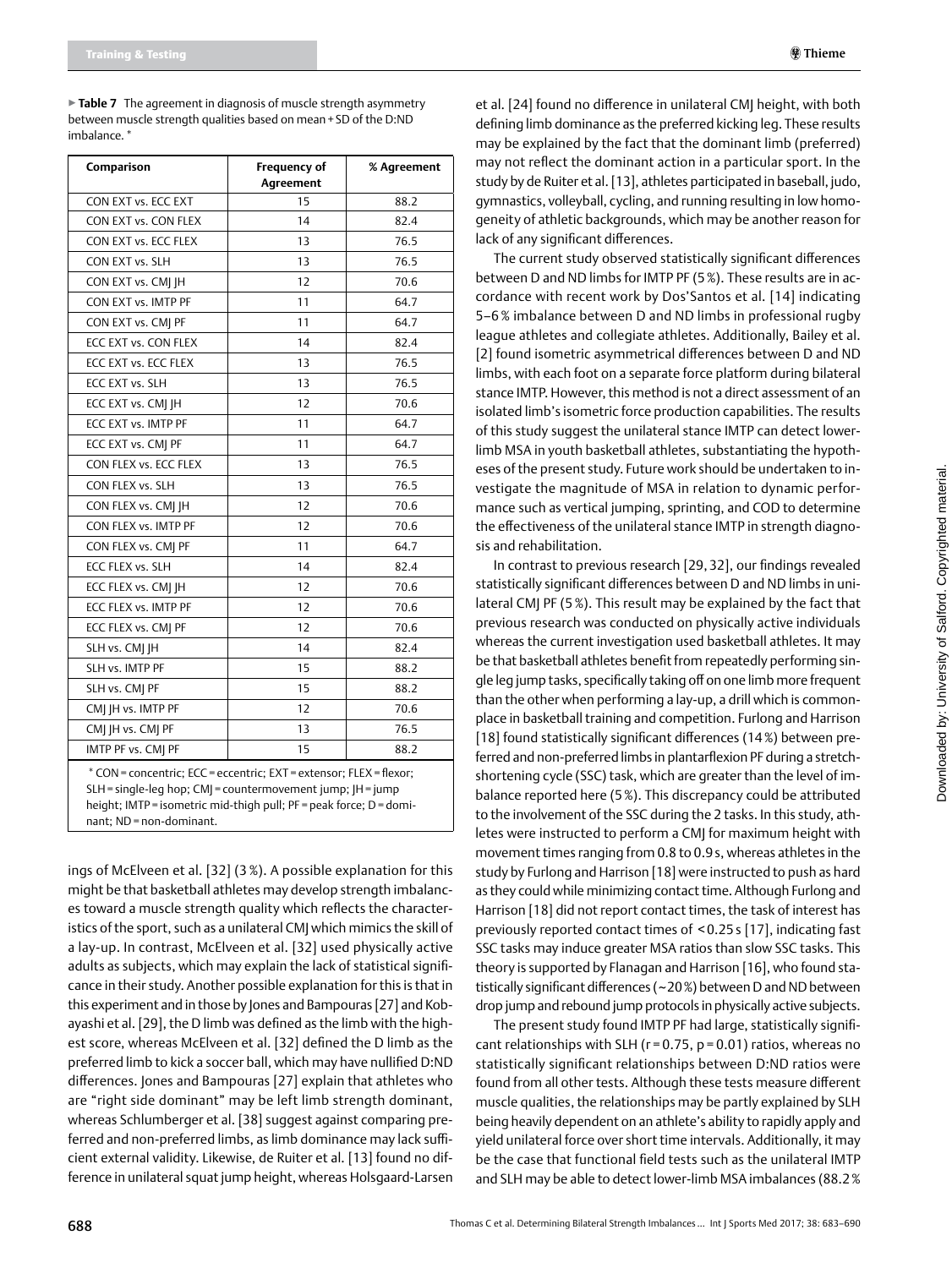agreement) within the current participant population. Further research will need to be done to determine whether this remains in other sporting populations. When examining the agreement between tasks, 14 athletes were categorized as balanced, one participant was right limb dominant on both tasks, and 2 athletes were categorized as left limb dominant IMTP, but balanced during SLH. Despite this study revealing a statistically significant relationship between the D:ND ratios of these tests, these findings suggest that although agreement of MSA diagnosis is high, this may have limited impact in the strength and conditioning and clinical environment.

With the exception of IMTP and SLH, this study has been unable to demonstrate statistically significant relationships between D:ND ratios in isokinetic and functional field tests. This suggests that although functional field tests can detect MSA, their magnitude are test and muscle strength quality specific. This is likely due to the field tests involving multiple joints and antagonist co-contractions. Similarly, isokinetic assessments are limited to isolated muscle groups with a constant angular velocity, thus maybe lacking ecological validity and practical relevance. This outcome is contrary to previous studies which have suggested that carry-over of force production asymmetry exists in IMTP and CMJ [3,4]. However, it should be noted that MSA carry-over may be population-specific. It seems possible that basketball athletes may develop strength imbalances toward a muscle strength quality which reflects the characteristics of the sport, as observed in previous studies [2–4]. Furthermore, Hewit et al. [23] found that asymmetry in one test does not predict asymmetry in another; therefore, when screening athletes, the choice of tests used and variables measured should be specific to the requirements of the sport and or positions.

Previous research has revealed inconclusive evidence as to whether MSA is associated with performance differences between limbs [30, 31]. This is due to a lack of agreement on the best approach to diagnose MSA. Previous suggestions for detecting MSA have suggested > 10–15% between limbs [28]. However, MSA is dependent on the mode of assessment and muscle strength quality under investigation [8]. Aldukail et al. [1] and Graham-Smith et al. [19] have suggested the use of mean + SD of imbalance in order to determine cut-off criteria for detecting MSA, revealing differences in cut-off percentages for isokinetic, hop and vertical jump tests [1]. Lockie et al. [30] have also used the mean + (0.2 \* SD) asymmetry score to evaluate whether MSA impacts change of direction performance, but found no relationship. However, the authors only investigated athletes of greater (8–13 subjects) or lower asymmetry (17–22 subjects) instead of categorizing athletes as balanced, right and left strength dominant. This study has demonstrated lower agreement in diagnosis of MSA between isokinetic dynamometry and functional field tests (64.7–76.5%), compared to higher agreement between individual functional field tests (70.6–88.2%), suggesting MSA's field tasks are reflected in 3–4 out of 5 subjects in another task. These findings may be somewhat limited by the cut-off frequency used in the current study. For example, if the current study used the mean + (0.2 \* SD) asymmetry score to detect MSA [30] this may have produced different interrelationships and levels of agreement between performance tests. Future research may benefit from examining the effect of different asymmetry thresholds on percentage agreements of like-for-like

identifications and interpretations of MSA to establish the most suitable asymmetry threshold for future practice [15].

A further limitation of the study is that the use of the mean+SD imbalance criteria is based on "normative" data from the specific population under investigation, which may not be "ideal". Future research is required to gather normative data on a range of athletes from different sports in order to establish criteria to diagnose MSA for specific muscle strength qualities. Further studies that take this criterion into account will need to be undertaken to investigate the implications of MSA on performance and risk of injury.

#### Practical applications

This study has shown that functional field tests are able to detect lower-limb MSA between D and ND limbs in youth male basketball athletes. These findings suggest that researchers and practitioners should consider using functional field tests to determine magnitudes of MSA, so subsequent training programs may be implemented accordingly. Additionally, imbalance ratios determined from IMTP were strongly related to those from the SLH testing. Associations based on the like-for-like agreement in diagnosis of MSA was a novel approach; however, its implications for diagnosing MSA and overall relationship to athletic performance requires further examination. The findings of this study could be used to report potential cut-off imbalance ratios for youth male basketball athletes. Although the current study is based on a small sample of athletes, the findings suggest researchers and practitioners should consider assessing MSA by due consideration of the muscle strength qualities that reflect the demands of the sport.

## Conclusions

The present study found statistically significant differences between D and ND limbs for all methods of assessment. Future research should focus on determining whether the magnitude of MSA, using the reported cut-off imbalances, affects injury and or performance.

# Acknowledgement

The authors would like to thank Dr Philip Graham-Smith for the permission and use of his analsysis spreadsheet. No grant funding was received to support this research.

## Conflict of Interest

The Authors have no conflict of interest to declare.

#### References

- [1] Aldukhail A, Jones P, Gillard H, Graham-Smith P. Clinical diagnosis of strength and power asymmetry. Biol Sport 2013; 15: 33–38
- [2] Bailey C, Sato K, Alexander R, Chiang C-YH, Stone M. Isometric force production symmetry and jumping performance in collegiate athletes. J Trainol 2013; 2: 1–5